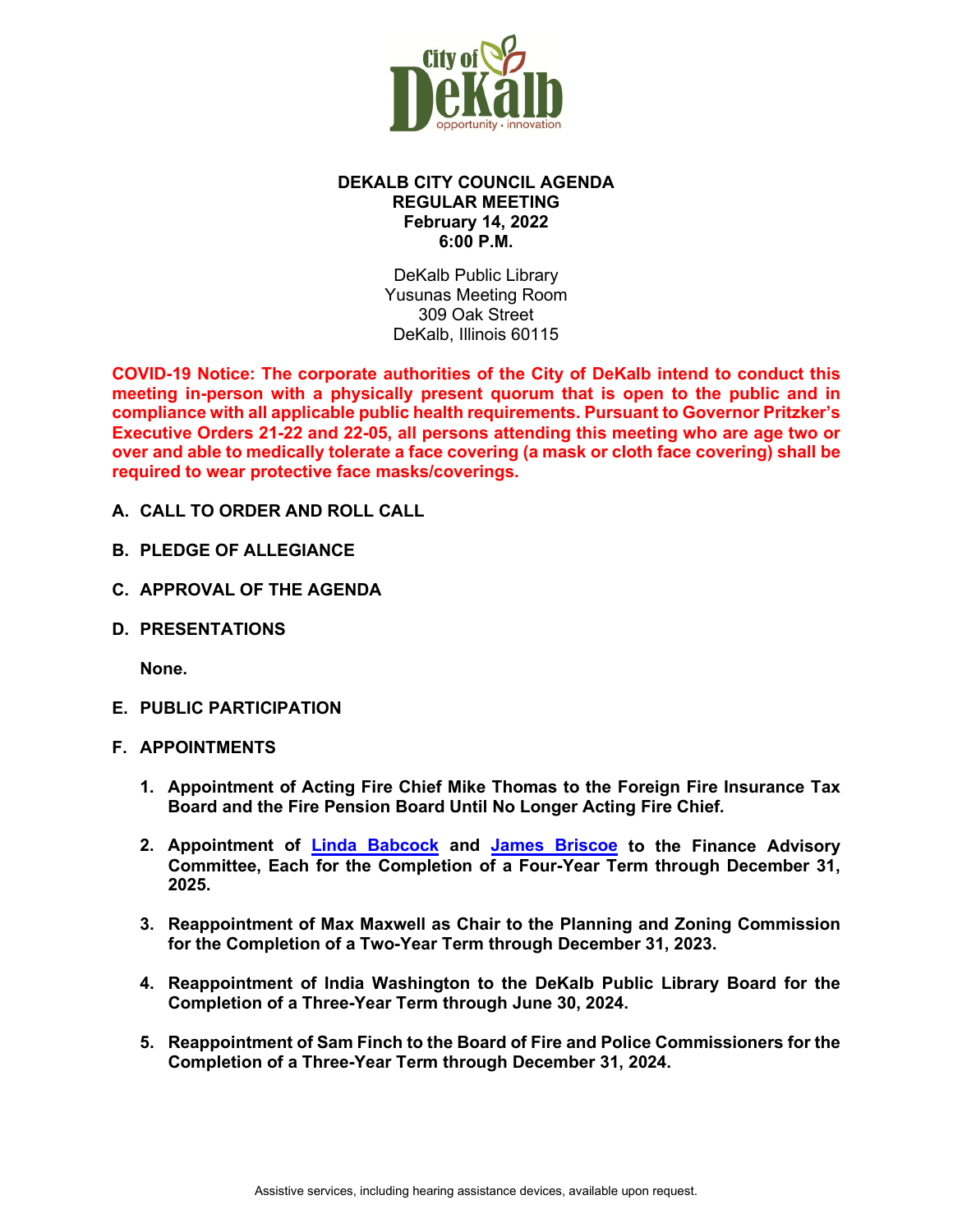- **6. Reappointment of Melissa Beck, Helen Umbdenstock, and Ellingsworth Webb to the Citizens' Community Enhancement Commission, Each for the Completion of a Three-Year Term through December 31, 2024.**
- **7. Reappointment of Sam Walt to the Economic Development Commission for the Completion of a Three-Year Term through December 31, 2024.**
- **8. Reappointment of Joe Gastiger to the Human Relations Commission for the Completion of a Three-Year Term through December 31, 2024.**
- **9. Reappointment of Robert Owens as Chair and James Rhodes as a Member to the Airport Advisory Board, Each for the Completion of a Four-Year Term through December 31, 2025.**
- **G. APPROVAL OF THE MINUTES**
	- **1. Minutes Submitted by the City Clerk – None.**
	- **2. Minutes Submitted by the Recording Secretary.** 
		- **a. [Minutes of the Joint Review Board Meeting of October 22, 2021.](https://www.cityofdekalb.com/DocumentCenter/View/13555/4-102221-JRB-Minutes-FINAL)**
		- **b. [Minutes of the Regular City Council Meeting of January 24, 2022.](https://www.cityofdekalb.com/DocumentCenter/View/13556/5-012422-Regular-Minutes-FINAL)**

#### **H. CONSENT AGENDA**

- **1. [Accounts Payable and Payroll through February 14, 2022, in the Amount of](https://www.cityofdekalb.com/DocumentCenter/View/13557/6-APP-021422) [\\$6,504,646.49.](https://www.cityofdekalb.com/DocumentCenter/View/13557/6-APP-021422)**
- **2. [Investment and Bank Balance Summary through December 2021.](https://www.cityofdekalb.com/DocumentCenter/View/13558/7-IBB-Dec-2021)**
- **3. [Year-to-Date Revenues and Expenditures through December 2021.](https://www.cityofdekalb.com/DocumentCenter/View/13559/8-YTD-Rev-Exp-2021)**
- **I. PUBLIC HEARINGS**

**None.** 

**J. CONSIDERATIONS**

**None.** 

### **K. RESOLUTIONS**

**1. Resolution 2022-014 Approving a List of Engineering Firms as Prequalified to Provide General Engineering Services for the City of DeKalb through 2026.**

City Manager's Summary: As City Engineer Zac Gill writes in his background memorandum, the City relies on outside services for engineering design and supervision on several large projects each year. On a periodic basis, it is appropriate to review the current qualifications, past performance, and business structure of potential service providers. The last such effort was about five years ago.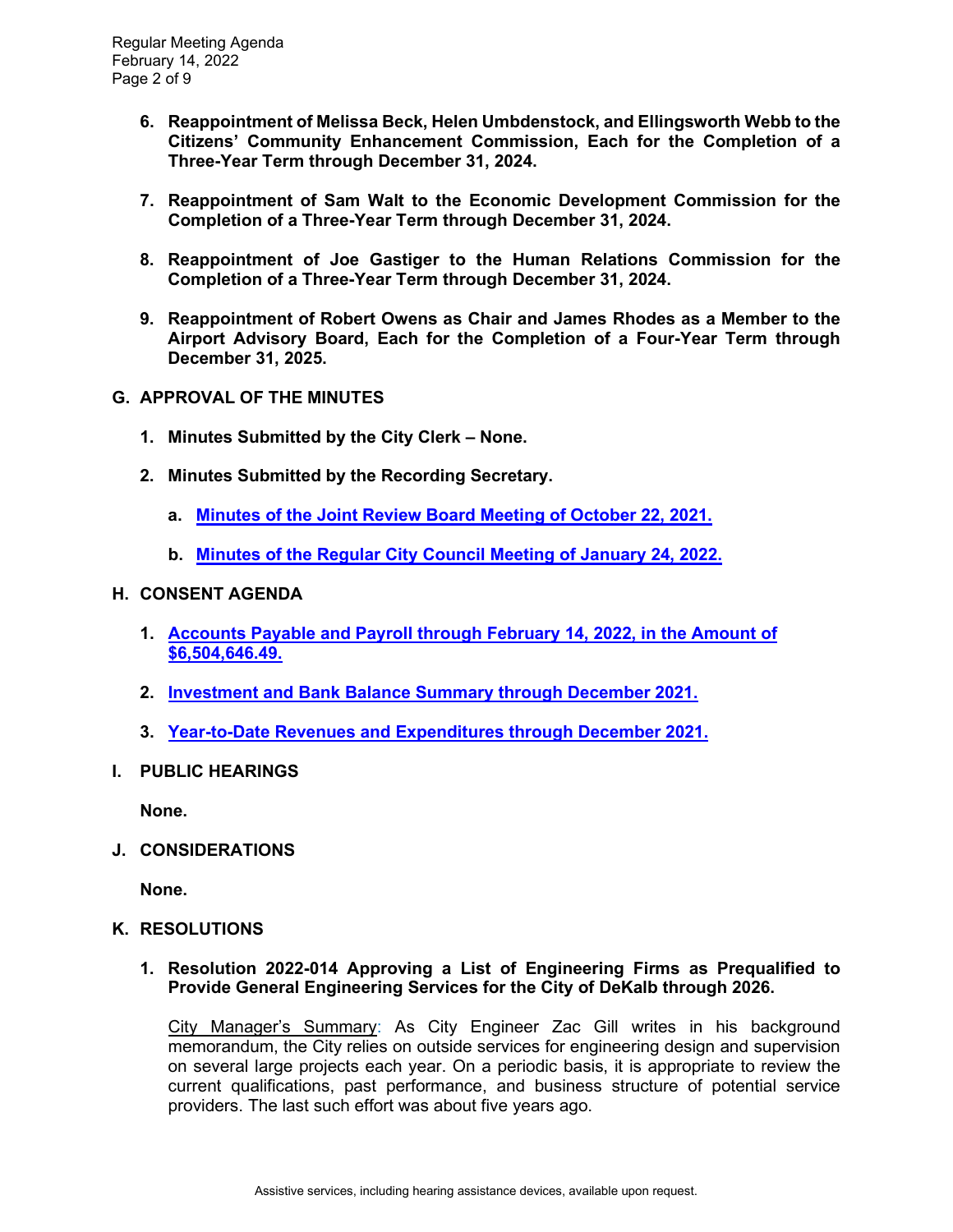The City utilizes consulting engineering services to perform design, bidding, permitting, construction observation and contract management to advance such large-scale projects as annual street maintenance, water main replacement, regional drainage alterations, bridge maintenance and replacement, bike path extensions, and intersection upgrades or reconfigurations. These services are procured, directed, and managed by the one-person office of the City Engineer to bring infrastructure improvements to fruition.

Like any business, engineering firms can grow, shrink, transition to new fields of expertise, or underperform. The City Engineer and Public Works administration have evaluated about a dozen regional firms that have worked in our community since the last prequalification list was created.

The engineering firms recommended for "pre-qualification" are:

- Baxter & Woodman
- Civil Engineering Services, Inc.
- Engineering Enterprises Inc.
- Fehr Graham & Associates LLC
- Hampton, Lenzini and Renwick, Inc.
- **Kaskaskia Engineering Group LLC**
- Wendler Engineering Services LLC
- Willis Burke Kelsey Associates LLC

This action awards no specific agreement, nor is it a guarantee for future agreements.

**City Council approval of the recommended list is requested.** *[\(click here for additional](https://www.cityofdekalb.com/DocumentCenter/View/13560/9-Res-2022-014)  [information\)](https://www.cityofdekalb.com/DocumentCenter/View/13560/9-Res-2022-014)*

#### **2. Resolution 2022-015 Authorizing an Agreement for Engineering Services with Fehr Graham & Associates, LLC for the 2022 General Street Maintenance Program with a Fee for FY2022 Not to Exceed \$170,000.**

City Manager's Summary: As noted in the previous Agenda item, the City utilizes engineering consulting services to perform construction observation and contract management, as well as design and bidding, to advance the annual street maintenance program. The pricing of construction observation and contract management typically is 10% of the construction costs in the street maintenance realm of infrastructure work.

In 2019, the Public Works department circulated a request for proposals to the previous list of pre-qualified engineering firms for a three-year contract associated with the City's annual street maintenance work. Fehr-Graham was chosen and performed well during the 2019, 2020 and 2021 street maintenance programs, and achieved a high level of satisfaction from impacted residents and businesses. In addition, the Fehr-Graham project manager was able to complete the services under budget for each of the last two years.

Assuming the scope of the 2022 street maintenance program is approximately \$2,200,000, the \$135,000 fee represents a serious savings if the City extends the contract for an additional year.

The City Council has the authority to enter into an agreement for such services and to waive the bidding, as well as terminate the agreement if the performance is deemed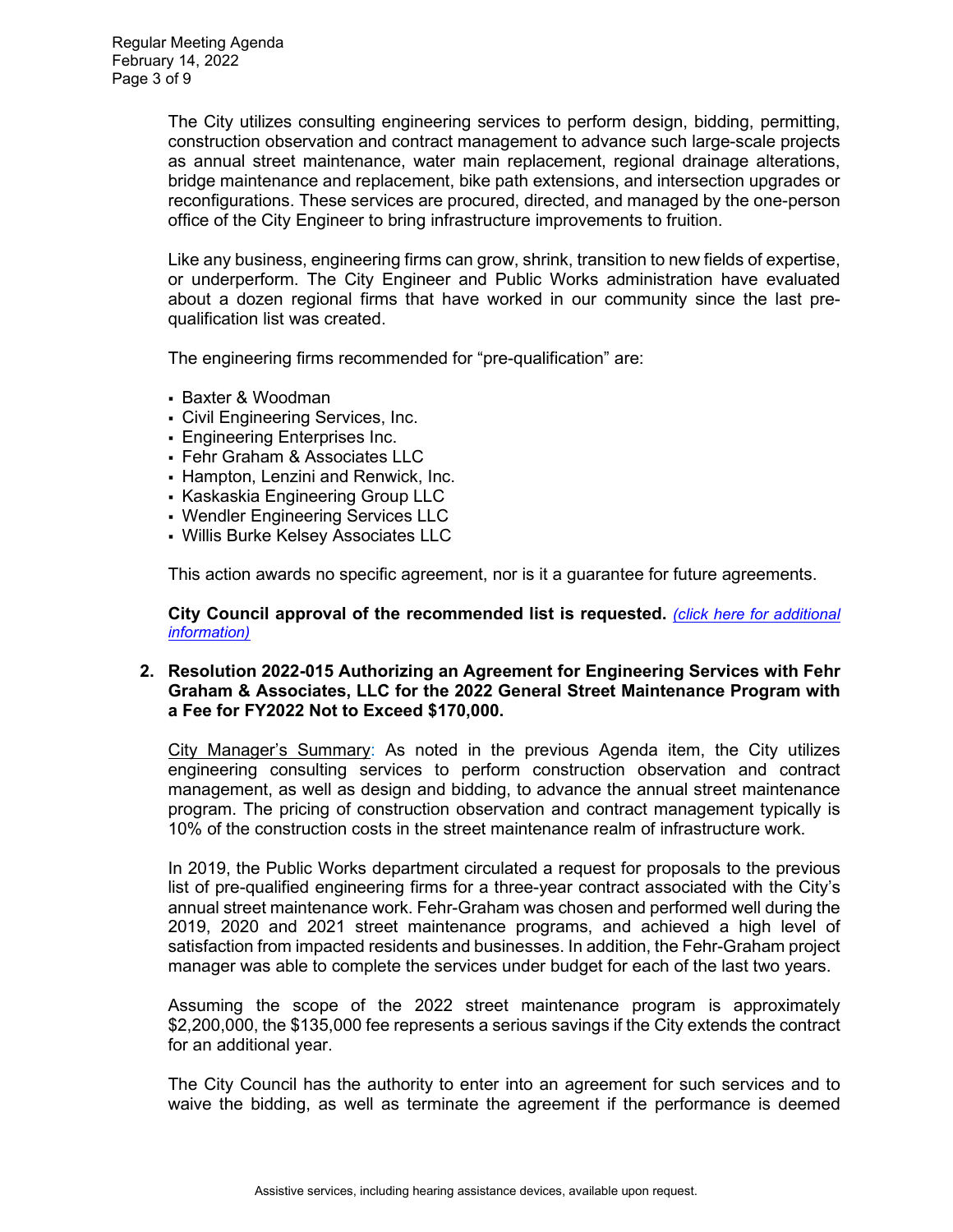unsatisfactory. As the attached agreement is structured, a not-to-exceed fee is based upon the known roadway project scope.

**City Council approval is recommended.** *[\(click here for additional information\)](https://www.cityofdekalb.com/DocumentCenter/View/13561/10-Res-2022-015)*

#### **3. Resolution 2022-016 Authorizing the Purchase of Two (2) Ford F-250 Super Duty Pickup Trucks through Morrow Brothers Ford for the Public Works Street Division in an Amount Not to Exceed \$79,950.**

City Manager's Summary: The Street Division is requesting authorization to purchase two Ford F-250 Super Duty Pickup Trucks through Morrow Brothers Ford in an amount not to exceed \$79,950. The vehicles will replace a 1997 Chevrolet  $\frac{3}{4}$  ton pickup and a 2001 Chevrolet ¾ ton pickup used for year-round operations within the Division.

The Street Division has found a commitment from Morrow Brothers Ford of Greenfield, IL (Exhibit A) to provide 2022 Ford F-250 pickups. Morrow Brothers is the current vendor listed in the Illinois State Purchasing Contract (Contract #21-416CMS-P-29479).

The approved FY22 Budget (Fund 420) included \$40,000 for the purchase of a pickup truck and also included \$40,000 for the replacement of a leaf machine. A recent spike in the cost of truck-mounted leaf vacuums has pushed a replacement beyond the budget for FY2022. The purchase of an additional Ford F-250 pickup is the next step on the list of aging vehicles in the division. If approved, both vehicles will be used for a range of street and storm sewer repair projects throughout the year.

**City Council approval is recommended.** *[\(click here for additional information\)](https://www.cityofdekalb.com/DocumentCenter/View/13562/11-Res-2022-016)*

### **4. Resolution 2022-017 Authorizing the Purchase and Equipping of One Ford F-350 Super Duty Pickup Truck through Morrow Brothers Ford for the DeKalb Fire Department in an Amount Not to Exceed 59,620.**

City Manager's Summary: The Fire Department is requesting Council authorization for the budgeted purchase of a 2022 Ford F-350 pick-up truck to be used as a Utility vehicle that can serve multiple purposes. The Department's current "brush truck" is a 2002  $\frac{3}{4}$  Ton Dodge Ram, which is used for field fires, plowing snow at Fire facilities, and hauling equipment to training and live fire scenes. The current brush truck is nearly 20 years old and has recently been out of service for costly repairs.

The Fire Department has found a commitment from Morrow Brothers Ford of Greenfield, IL (Exhibit A) to provide a 2022 Ford F-350. As noted above, Morrow Brothers is the current vendor listed in the Illinois State Purchasing Contract. Morrow Brothers Ford can supply a vehicle that meets the City of DeKalb Fire Department specifications for use as a multi-purpose vehicle, including upfitting (see Exhibit B in background). While the original FY22 Budget included \$75,000 for the purchase of two upfitted staff vehicles, recent cost increases and an extended lead time for vehicle deliveries have encouraged the Department to shift its priorities for FY2022. The purchase of the upfitted 2022 F350 multi-use vehicle will serve the Department and community more economically in the near term and will offer some additional advantages. The new purchase would also have the capacity to tow the Department's large HazMat trailer and Western Shelter Trailer.

The cost of the purchase has been budgeted in Fund 420.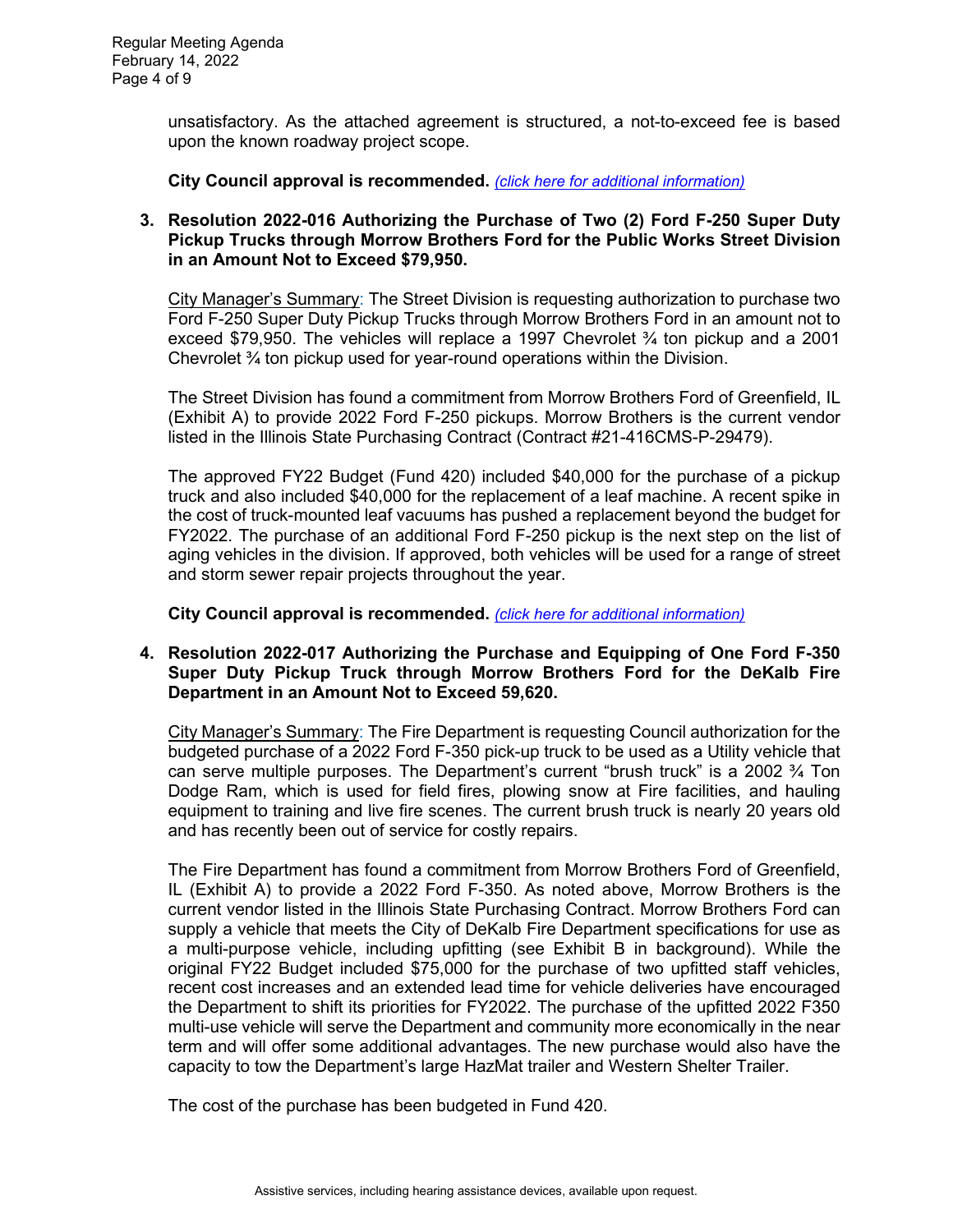**City Council approval is recommended.** *[\(click here for additional information\)](https://www.cityofdekalb.com/DocumentCenter/View/13563/12-Res-2022-017)*

#### **5. Resolution 2022-018 Approving a Specialized Aviation Service Operation Agreement and Community Hangar Lease (Aeromotive).**

City Manager's Summary: Airport Manager Renee Riani has attracted a new commercial tenant to the DeKalb Taylor Municipal Airport: Aeromotive Services, Inc. The firm is located in Elgin, Illinois, and has been in business since 1996, specializing in automotive and aviation-specific electrical products and services. Their services include automotive connectors, wire harness remanufacturing and reconditioning, custom manufacturing of wire assemblies, the creation or origination of universal connectors, and the replacement of complex electrical products for aviation and aerospace industries. They are also an FAA Certificated Repair Station (Lic. 451R352D) currently operating from their Elgin address. Their initial focus will be removing existing aircraft avionics and instrument panels and replacing them with new Dynon Certified avionics and custom instrument panels.

If the lease is approved and the new space is successful, the firm would consider relocating its FAA repair station to the DeKalb Airport. The terms of the lease are included in the attached agreement and summarized below:

- The Parties will enter a "Specialized Aviation Service Operator" (SASO) agreement with an initial term of two years with three, one-year extensions at the mutual agreement of the Parties.
- The firm will rent 1200 square feet of community hangar space (essentially the northeast corner) at the current rate of 0.466 per square foot, or \$559.20 per month.
- The firm will rent a former conference room on the first level of the terminal building which has been only intermittently utilized in recent years, for \$200 per month.
- The firm will pay a non-exclusive license fee of \$400 per year for the privilege of operating an FAA-certified aircraft repair operation at the Airport.
- The firm will pay \$100 a month during the initial two-year term for utilities with a proviso that the monthly fee for utilities may be increased to \$125 after the first year if the overall cost of utilities in the community hangar exceeds 125% of the average monthly price in 2021.
- Prior to the commencement of the lease term, the firm shall procure the necessary aircraft and general liability insurance and workers' compensation insurance according to the limits established by the City of DeKalb. The City of DeKalb will be named as an additional insured.

The proposed Aeromotive Services, Inc. agreement supports the vision of a successful, sustainable general aviation airport at DeKalb Taylor Municipal Airport.

**City Council approval is recommended.** *[\(click here for additional information\)](https://www.cityofdekalb.com/DocumentCenter/View/13564/13-Res-2022-018)*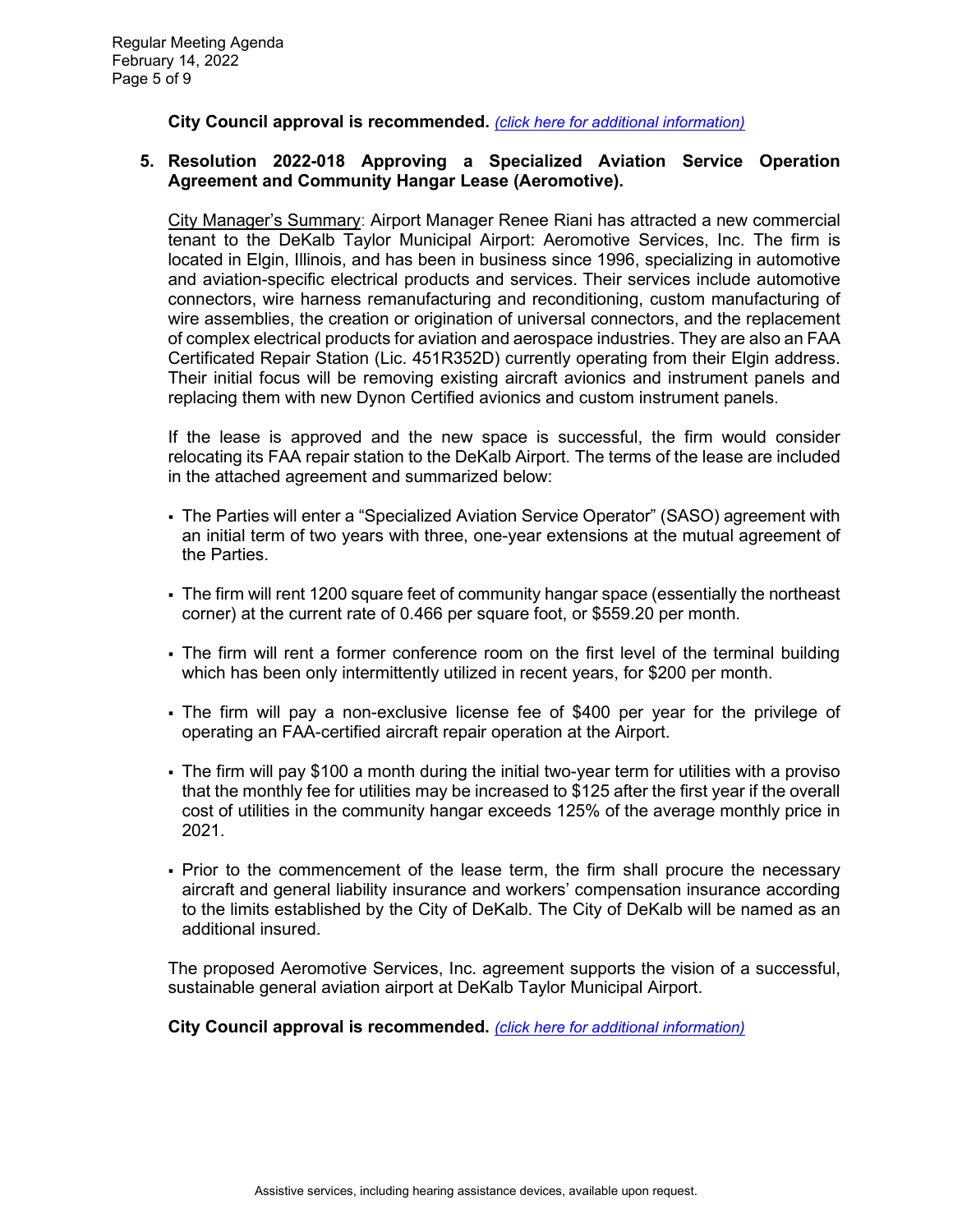#### **6. Resolution 2022-019 Approving a Compensation Increase for the City Manager in FY2022.**

City Manager's Summary: The approved FY2022 City Budget includes a 2.5% cost-ofliving adjustment (COLA) for the City's management employees; members of AFSCME Local 813; and members of FOP Lodge 115. The members of IAFF Local 1236 receive a 2% increase in FY2022. According to the City Manager's employment agreement, the Council may consider periodic cost-of-living or merit-based pay adjustments. No cost-ofliving adjustments were extended to management employees in FY2021, including the City Manager, in the face of COVID constraints. The attached resolution would extend a 2.5% COLA to the City Manager in FY2022.

**City Council direction is requested.** *[\(click here for additional information\)](https://www.cityofdekalb.com/DocumentCenter/View/13565/14-Res-2022-019)*

# **L. ORDINANCES – SECOND READING**

**None.** 

### **M. ORDINANCES – FIRST READING**

**1. Ordinance 2022-009 Partially Abating the 2021 Tax Levy in the Amount of the Recapture Revenue** *of* **\$24,691 from the Adjustments for Certificates of Error, Certain Court Orders, or Final Administrative Decisions of the Property Tax Appeal Board Made Pursuant to 35 ILCS 200/18-233.**

City Manager's Summary: In late January, the DeKalb County Tax Extension Clerk notified local taxing bodies that a new Illinois law signed by the Governor last fall may have an impact on the levies that are annually extended by the County Clerk and Recorder. Specifically, the law automatically adjusts taxing bodies' levies by the amount of revenue lost due to property tax refunds for certificates of error, Property Tax Appeal Board final administrative decisions, and qualified court orders. Although Cook County and other Illinois counties have reasoned that the new law does not apply to home rule units of government, the DeKalb County State's Attorney's Office has interpreted the law to apply to home rule governments too.

If unabated, the potential "recapture" revenues would be added to the City's corporate levy and some special service area levies. The impacts as determined by the County Extension office are shown in the calculations below:

| <b>Corporate Levy</b> |              |                |                   |  |
|-----------------------|--------------|----------------|-------------------|--|
| Levy Type             | Council Levy | With Recapture | <b>Difference</b> |  |
| Fire Fighter Pension  | \$3,720,878  | \$3,720,878    |                   |  |
| <b>Police Pension</b> | \$3,124,439  | \$3,124,439    |                   |  |
| Recapture             | \$0          | \$18,355       | \$18,355          |  |
| Subtotal              | \$6,845,317  | \$6,863,672    |                   |  |
| Library               | \$2,675,708  | \$2,675,708    |                   |  |
| Recapture             | \$0          | \$6,325        | \$6,325           |  |
| Subtotal              | \$2,675,708  | \$2,682,033    |                   |  |
| Corporate Total       | \$9,521,025  | \$9,545,705    | \$24,680          |  |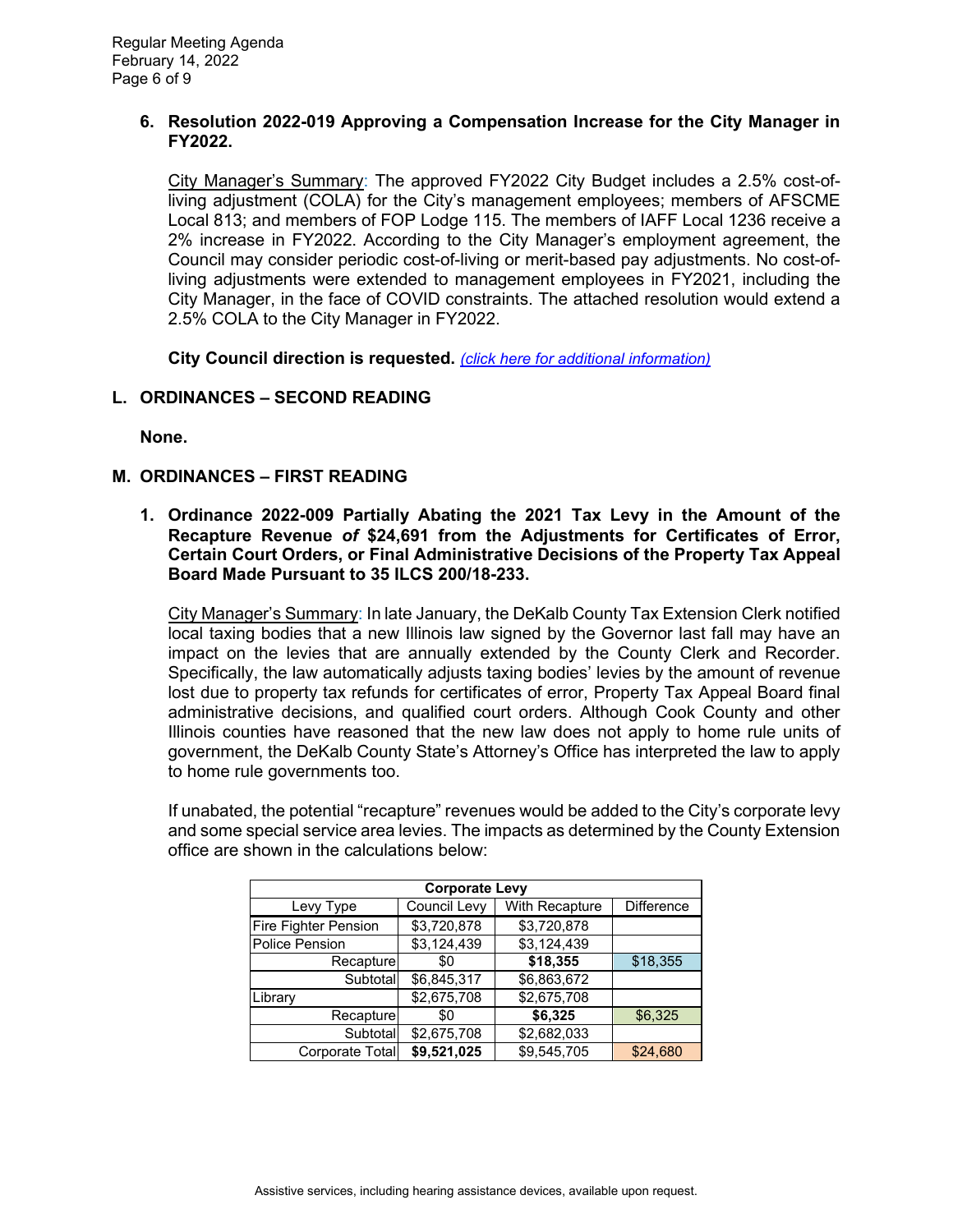| <b>SSA Levies</b> |              |                |                   |  |
|-------------------|--------------|----------------|-------------------|--|
| Levy Type         | Council Levy | With Recapture | <b>Difference</b> |  |
| DeKalb SSA #3     | \$1,000      | \$1,000        |                   |  |
| Recapture         |              | \$1            | \$1               |  |
| Subtotal          |              | \$1,001        |                   |  |
| DeKalb SSA #4     | \$5,500      | \$5,500        |                   |  |
| Recapture         |              | \$10           | \$10              |  |
| Subtotal          |              | \$5,510        |                   |  |
| DeKalb SSA #6     | \$15,500     | \$15,500       |                   |  |
| Recapture         |              | \$0            | \$0               |  |
| Subtotal          |              | \$15,500       |                   |  |
| DeKalb SSA #14    | \$2,500      | \$2,500        |                   |  |
| Recapture         |              | \$0            | \$0               |  |
| Subtotal          |              | \$2,500        |                   |  |
| DeKalb SSA #29    | \$50,000     | \$50,000       |                   |  |
| Recapture         |              | \$0            | \$0               |  |
| Subtotal          |              | \$50,000       |                   |  |
| DeKalb SSA #30    | \$50,000     | \$50,000       |                   |  |
| Recapture         |              | \$0            | \$0               |  |
| Subtotal          |              | \$50,000       |                   |  |
| SSA Total         | \$124,500    | \$124,511      | \$11              |  |

The overall total of potential recapture revenues for the City is \$18,366 (\$18,355 for the corporate levy and another \$11 for the special service areas). However, the modest "found" revenue would cloud the very clear levy information provided in November and December to local residents and businesses and confound the thoughtful community discussion that occurred for several months in advance of the Council approval of the annual Corporate and Special Service Area levies in December 2021.

The City Manager advised the Library Executive Director of the new law and the matter was considered at the last regular meeting of the Library Board on Wednesday, February 9. The Board agreed that the acceptance of the modest potential recapture funds for the Library (\$6,325) would confuse and frustrate local taxpayers. The Board voted to abate the recapture funds.

**City Council approval of the attached abatement ordinance is recommended.** *[\(click](https://www.cityofdekalb.com/DocumentCenter/View/13566/15-Ord-2022-009)  [here for additional information\)](https://www.cityofdekalb.com/DocumentCenter/View/13566/15-Ord-2022-009)*

### **2. Ordinance 2022-010 Approving the Final Development Plan for the First United Methodist Church, 2501 N. Annie Glidden Road.**

City Manager's Summary: As Dan Olson, the City's Director of Planning, writes in his background memorandum that the City Council passed Ordinance 2020-046 which approved an annexation and development agreement to allow for a new DeKalb First United Methodist Church facility on the west side of N. Annie Glidden Road across from the DeKalb County Health Facility Campus. The church intends to relocate from their present location at the corner of N. Fourth Street and Oak Street. The new church site comprises 15.87 acres, 6.54 acres of which were annexed into the City as part of the rezoning process in 2020. The site is zoned PD-R, Planned Development Residential. The proposed church building and parking lot will be located at the eastern portion of the property. The annexation and development agreement required the submittal of a Final Development Plan prior to construction of the facility.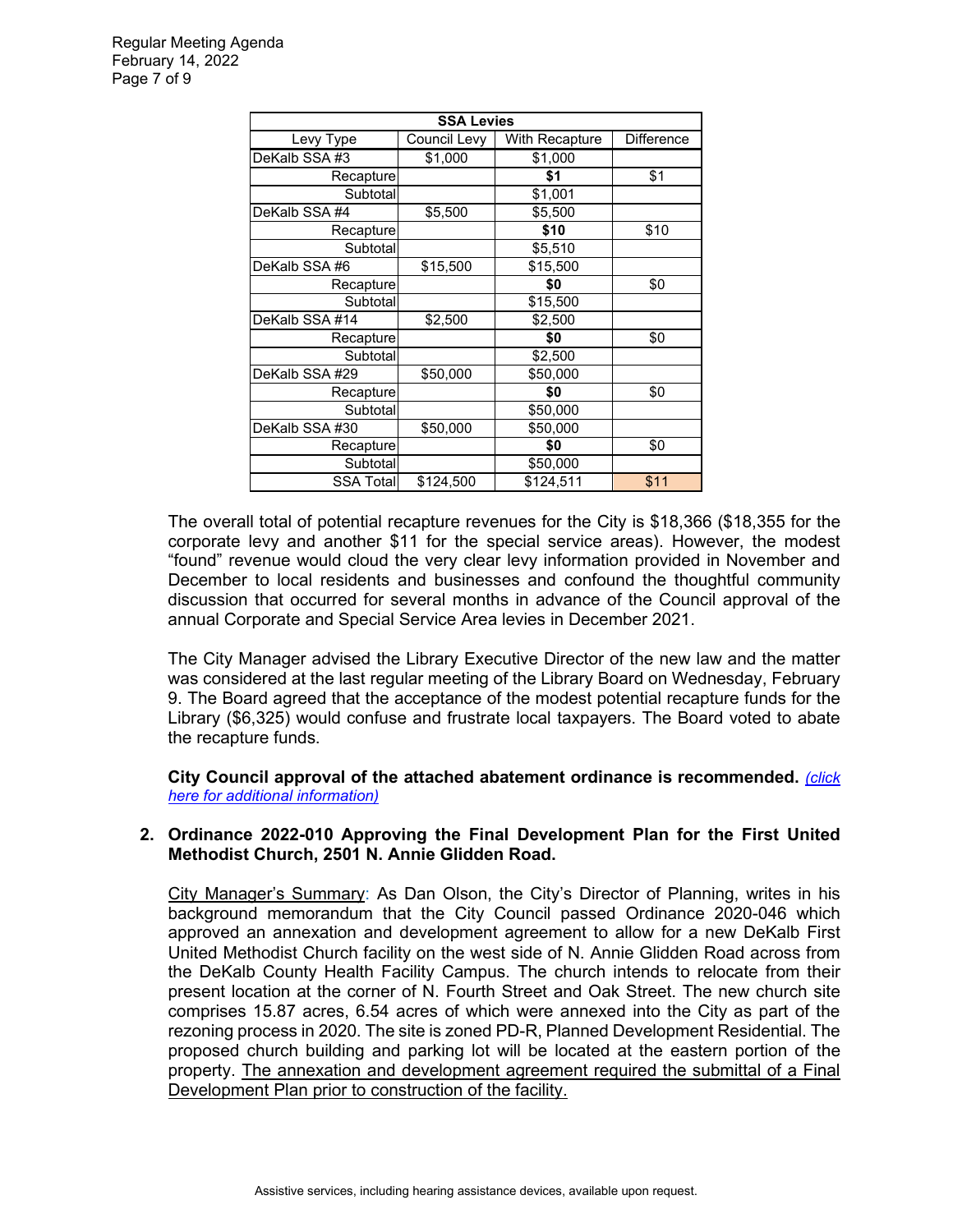The church's property stretches westward from N. Annie Glidden Road to the eastern edge of the Eden's Garden housing development. The church building will be 10,986 square feet and include a 240-seat sanctuary, classrooms, coffee/lounge area, administrative offices, and a kitchen. A planned 1,380 square feet Phase II addition is shown on the plans. The concept plan from 2020 showed a 7,730 square feet facility and a 203-seat sanctuary. Access will be provided from N. Annie Glidden Road across from the existing access serving the DeKalb County Health Facility Campus at Beautiful Gate Drive. The right-of-way for Beautiful Gate Drive was dedicated to the City shortly after approval of the project in 2020. The road will not be constructed at this time but will be extended once development occurs to the north of the subject site or if the property is further subdivided. Another access point on N. Annie Glidden Road is shown to the south with the development of Phase II.

Since the approval of the annexation and concept plan in 2020, the architectural elevations of the proposed church have changed. The church will consist of dark charcoal fiber cement siding and aluminum storefront windows. The church was a light tan color during the conceptual plan process. The elevation approved in 2020 had a steeple, which has been removed in the revision. The overall height of the church will be about 52 feet compared to the 86-foot-high church previously proposed.

The civil engineering plans will not be completed until early March. The engineer for the church, Arc Design Resources, has provided a summary of the proposed utility connections and the stormwater report. The summary also acknowledges the need to restripe N. Annie Glidden Road for a northbound left turn lane into the site. A traffic analysis was conducted in 2018 and indicated that a southbound right turn lane would not be needed to handle existing and future traffic generation from the church. The study also concluded a traffic signal at the church entrance and N. Annie Glidden Road was not warranted.

A stormwater detention basin will be provided on the site to the northwest of the church building. The storm water will sheet drain from the parking lot to a controlled swale that will convey storm water to the detention basin. Potable water will be extended from the existing main along N. Annie Glidden Road and the sanitary sewer service will be brought to the church from the eastern edge of Eden's Garden at Beautiful Gate Drive.

For churches, the UDO requires one parking space for every four seats in the sanctuary. There will be 240 seats in the sanctuary, which equates to 60 required parking spaces. A total of 65 parking spaces are provided on the final plan for phase I. For Phase II, 80 additional spaces are provided.

Waivers to the UDO were granted with the annexation and rezoning of the property in 2020 and included building (steeple) height, landscaping, minimum street standards and parking lot standards. As noted above, the steeple was removed in the redesign of the new church and the height was reduced, so the building is now within the maximum height per the UDO.

The Planning and Zoning Commission reviewed the Final Development Plan at their meeting on February 7, 2022. By a vote of 6 to 0 (Commissioner Wright was absent) the Commission recommended approval of the Final Development Plan to the City Council. **City Council approval of the Planning and Zoning Commission recommendation is requested.** *[\(click here for additional information\)](https://www.cityofdekalb.com/DocumentCenter/View/13567/16-Ord-2022-010)*